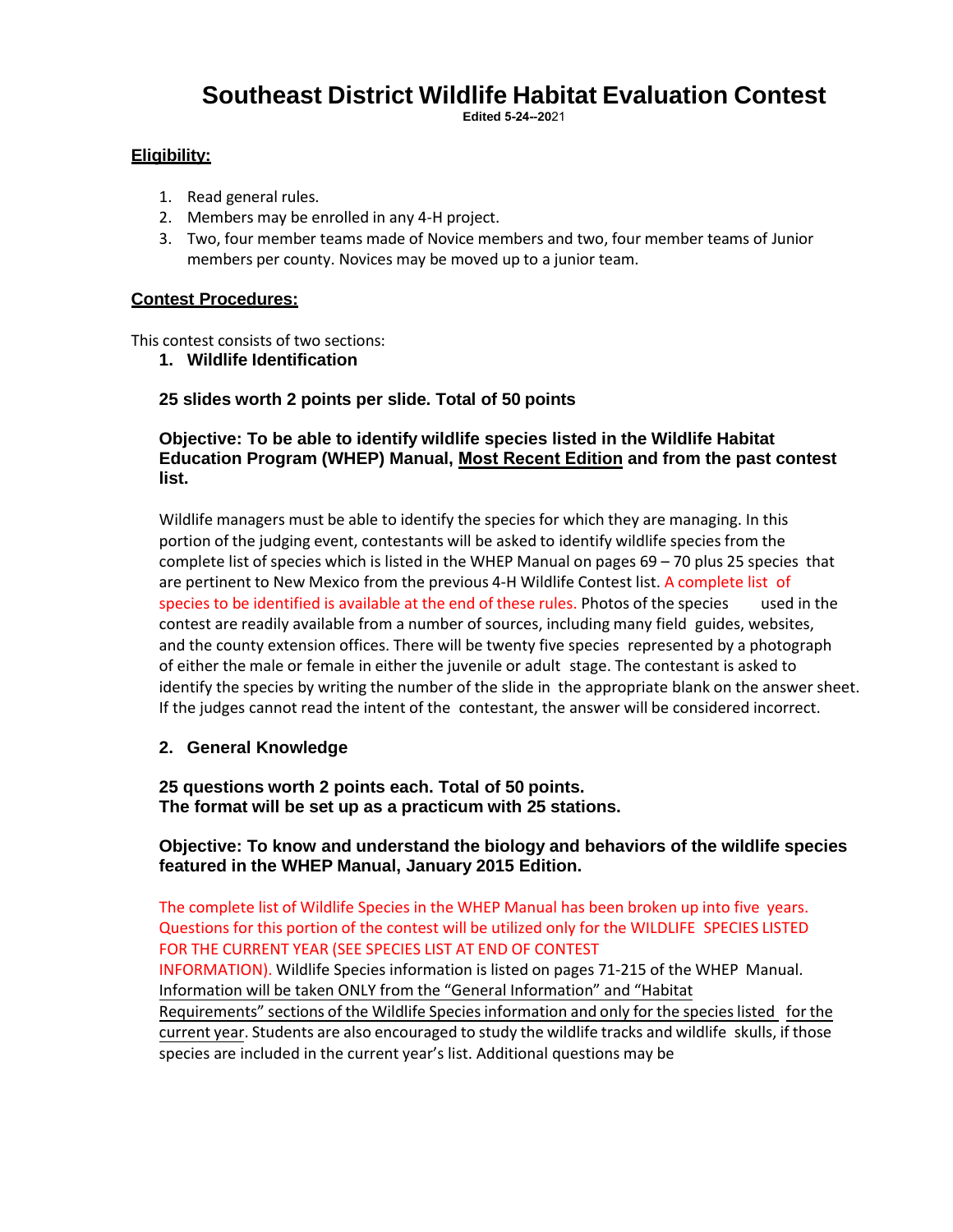derived from identification points of the species – example: By looking at this wing specimen, what is the specie's primary diet? Another example: By looking at this skull and identifying the animal, where does the species obtain most of its water?

#### **General Rules:**

- A. Contestants are NOT allowed to touch or handle specimens during the contest. Contestants may be eliminated from the contest for touching or handling specimen.
- B. Observers will not be permitted in the contest area before the contest or while the contest is in progress.
- C. Contestants must complete both sections of the contest before leaving the contest area. Contestants are NOT allowed to have any electronic devices including cell phones,
- D. IPODs, blackberries, MP3 players, etc. with them in the contest area. Having any electronic devices with them in the contest area is grounds for disqualification.

#### **Scoring the Contest:**

The entire Wildlife Habitat Evaluation Contest is worth a total of 100 points.

- 1. The Wildlife Identification activity is worth a total of 50 points with each slide worth 2 points apiece. Incorrect answers and illegible answers will be marked wrong.
- 2. The General Knowledge activity is worth a total of 50 points with each station worth 2 points apiece. Incorrect answers and illegible answers will be marked wrong.

#### **Tie Breakers:**

Team

- 1. Total Wildlife Identification score of top three team members
- 2. Total General Knowledge score of top three team members

Individual

- 1. Wildlife Identification score
- 2. General Knowledge score

#### **Resources:**

Wildlife Habitat Evaluation Program Manual, Most Recent Edition: <http://fwf.ag.utk.edu/WHEP/2015WHEP-entire-manual.pdf>

Wildlife Identification Slides are available on CD from your county extension office or online at: <http://oteroextension.nmsu.edu/4h.html>

FFA Wildlife Contest Wildlife Tracks: [http://www.nmsu.edu/~nmffa/Documents/CDEs/wildlife\\_tracks.pdf](http://www.nmsu.edu/~nmffa/Documents/CDEs/wildlife_tracks.pdf)

FFA Wildlife Contest Wildlife Skulls: [http://www.nmsu.edu/~nmffa/Documents/CDEs/wildlife\\_skulls.pdf](http://www.nmsu.edu/~nmffa/Documents/CDEs/wildlife_skulls.pdf)

Wildlife Species List by Year: See following page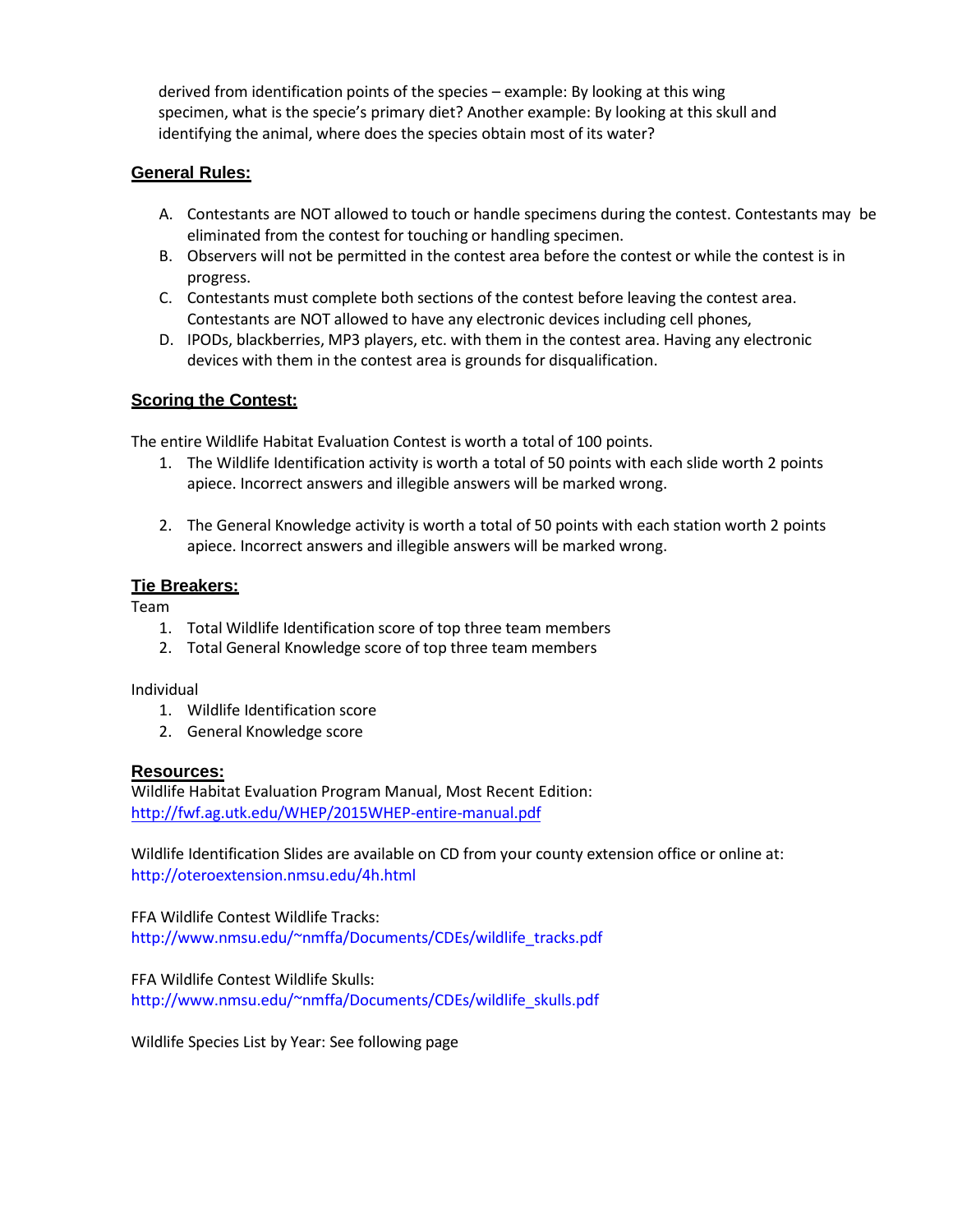## **SOUTHEAST DISTRICT WILDLIFE HABITAT EVALUATION CONTEST SPECIES STUDY LIST FOR GENERAL INFORMATION AND HABITAT REQUIREMENTS**

## **2020 BIRDS**

northern harrier northern pintail Nuttall's woodpecker ovenbird peregrine falcon prairie falcon prothonotary warbler pyrrhuloxia red-cockaded woodpecker red-eyed vireo red-tailed hawk redhead ring-necked pheasant rock pigeon ruby-throated hummingbird ruffed grouse sage thrasher

## **MAMMALS AND OTHER SPECIES**

mink moose mountain cottontail mountain lion New England cottontail pronghorn raccoon gopher tortoise plains hog-nosed snake rough-skinned newt tiger salamander largemouth bass

# **2021 BIRDS**

scaled quail sharp-tailed grouse song sparrow sooty grouse southwest willow flycatcher spotted sandpiper spotted towhee Virginia rail Western bluebird Western kingbird white-tailed ptarmigan white-winged dove turkey Wilson's snipe wood duck yellow-rumped warbler

# **MAMMALS AND OTHER SPECIES**

red fox red squirrel river otter Rocky mountain mule deer snowshoe hare white-tailed deer iavelina Texas horned lizard timber rattlesnake western diamond-backed rattlesnake wood frog rainbow trout wild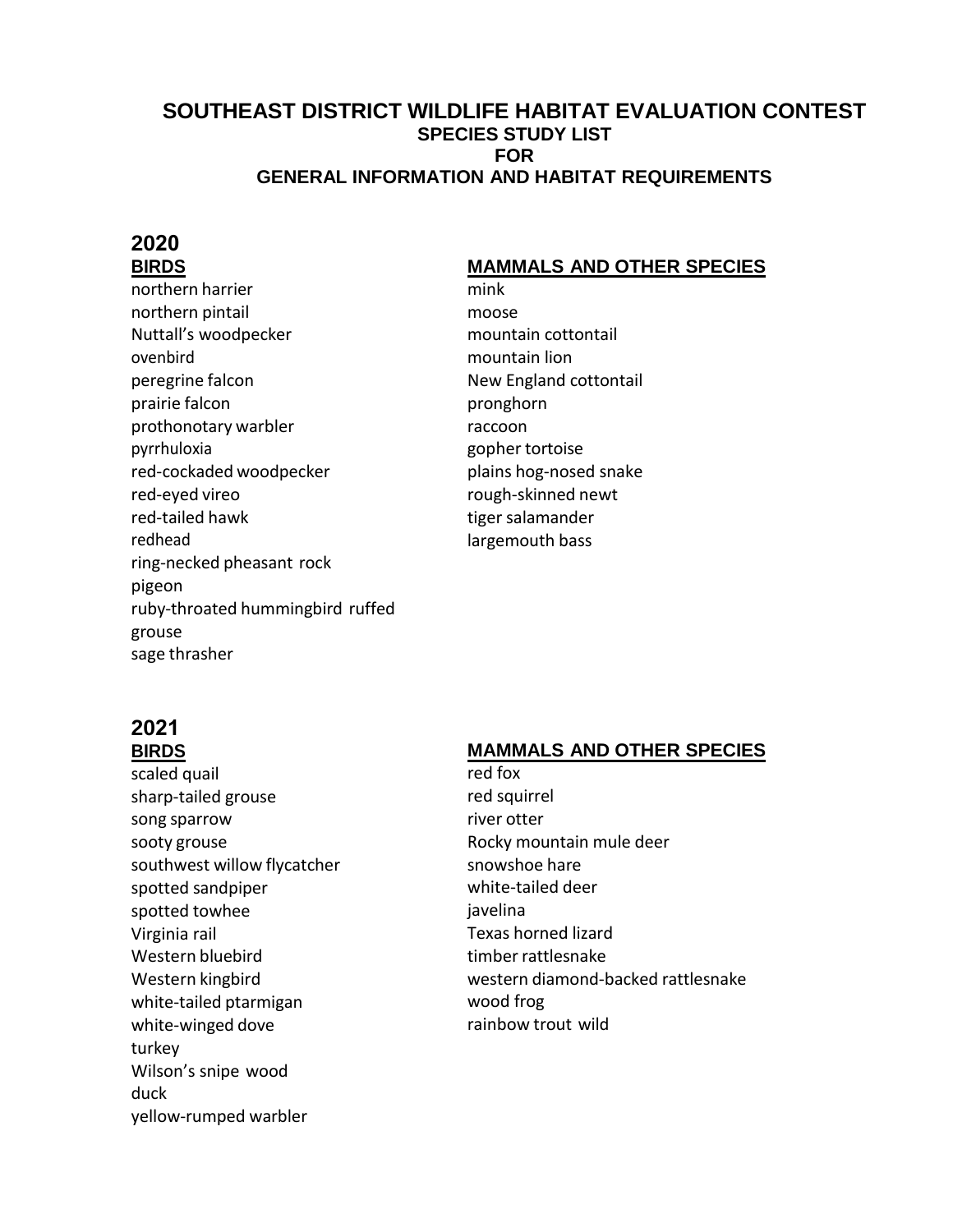# **2022 BIRDS**

American bittern American black duck American kestrel American robin American wigeon American woodcock barred owl black-backed woodpecker black-bellied whistling duck black-capped chickadee throated sparrow blue-winged teal Brewer's sparrow broad-winged hawk brown thrasher California quail California thrasher Canada goose

### **2023 BIRDS**

common nighthawk crested caracara crissal thrasher dickcissel dusky grouse eastern bluebird eastern meadowlark European starling ferruginous hawk Gambel's quail eagle golden-cheeked warbler goldenfronted woodpecker golden-winged warbler grasshopper sparrow great horned owl greater prairie-chicken greater roadrunner

## **MAMMALS AND OTHER SPECIES**

American beaver American marten big brown bat black bear black-tailed jackrabbit black-tailed prairie dog bobcat eastern box turtle American bullfrog bluegill black-

## **MAMMALS AND OTHER SPECIES**

Brazilian free-tailed bat collared peccary Columbian black-tailed deer common muskrat coyote desert cottontail eastern cottontail eastern indigo snake crawfish frog channel catfish golden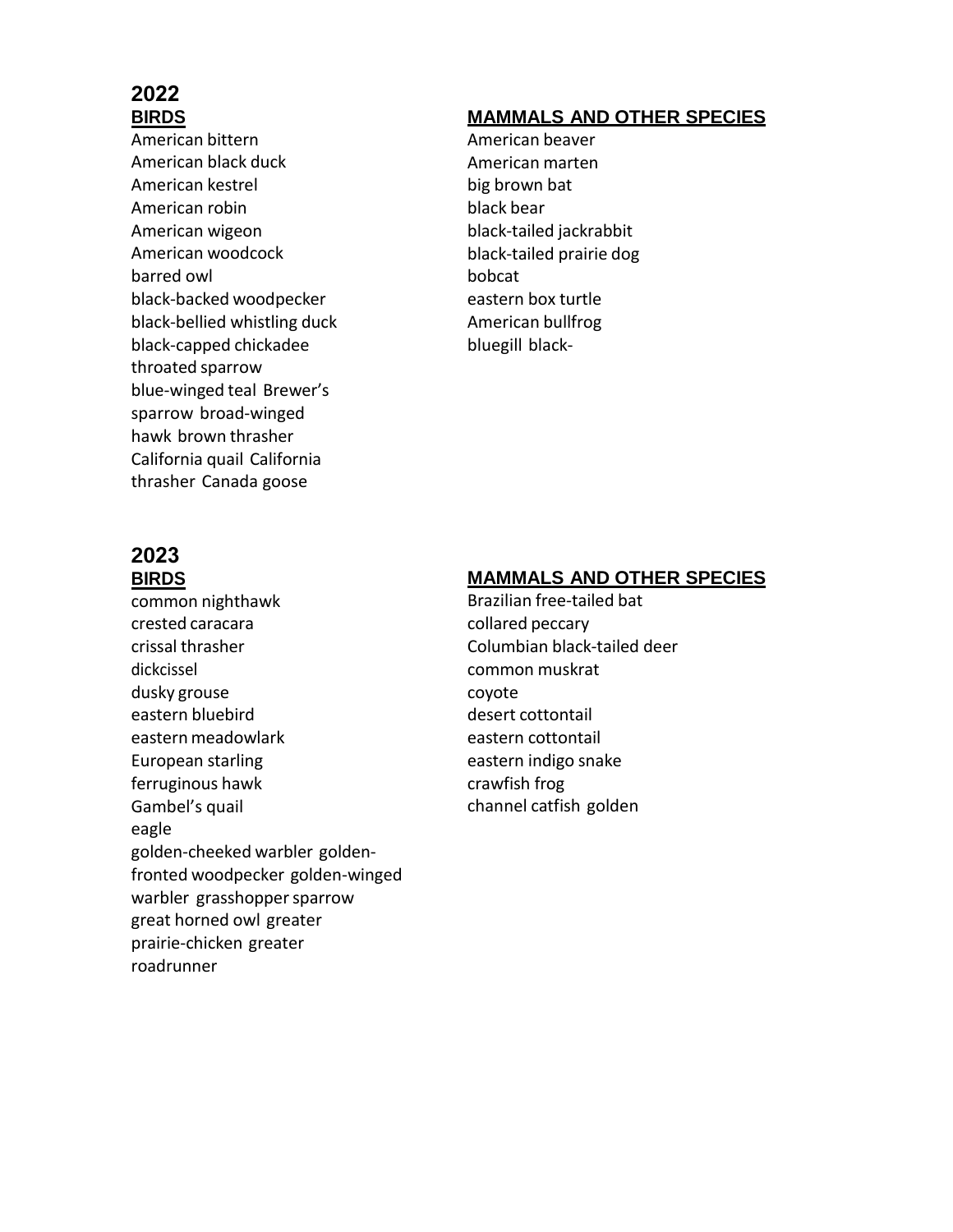# **2024 BIRDS**

greater sage-grouse hairy woodpecker house finch house sparrow house wren ladder-backed woodpecker lark bunting Lawrence's goldfinch loggerhead shrike long-billed thrasher mallard marbled murrelet mountain bluebird mourning dove northern bobwhite northern flicker northern goshawk

# **MAMMALS AND OTHER SPECIES**

eastern fox squirrel eastern gray squirrel elk fisher gray fox Indiana bat eastern snapping turtle Gila monster Monterey salamander northern red-legged frog Coho salmon cutthroat trout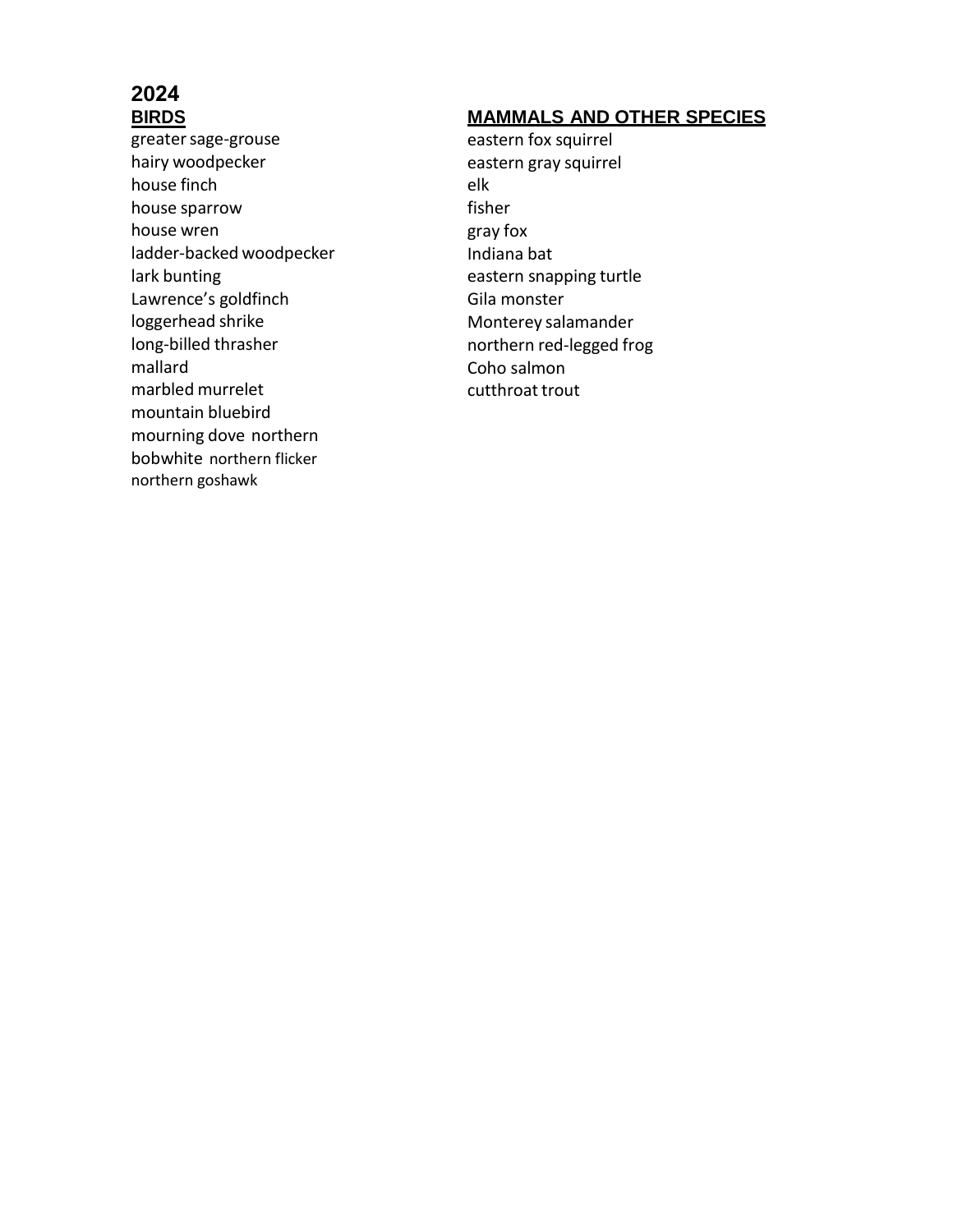# **Southeast District 4-H Wildlife Habitat Evaluation Contest PRACTICUM**

Please write the corresponding letter to each question neatly on the lines below.

| 1. $\overline{\phantom{a} \phantom{a} \phantom{a}}$                                                                  |                                 |
|----------------------------------------------------------------------------------------------------------------------|---------------------------------|
| 2. ________________                                                                                                  |                                 |
|                                                                                                                      | 16. $\overline{\qquad \qquad }$ |
| 4. $\qquad$                                                                                                          |                                 |
| 5. __________________                                                                                                | 18. $\overline{\qquad \qquad }$ |
|                                                                                                                      | 19. ____________________        |
|                                                                                                                      | 20.                             |
| 8.                                                                                                                   |                                 |
| $9. \begin{tabular}{ c c c c } \hline \quad \quad & \quad \quad & \quad \quad & \quad \quad \\ \hline \end{tabular}$ | 22. __________________          |
|                                                                                                                      | 23. ___________________         |
|                                                                                                                      | 24. ___________________         |
|                                                                                                                      | 25. ___________________         |
|                                                                                                                      |                                 |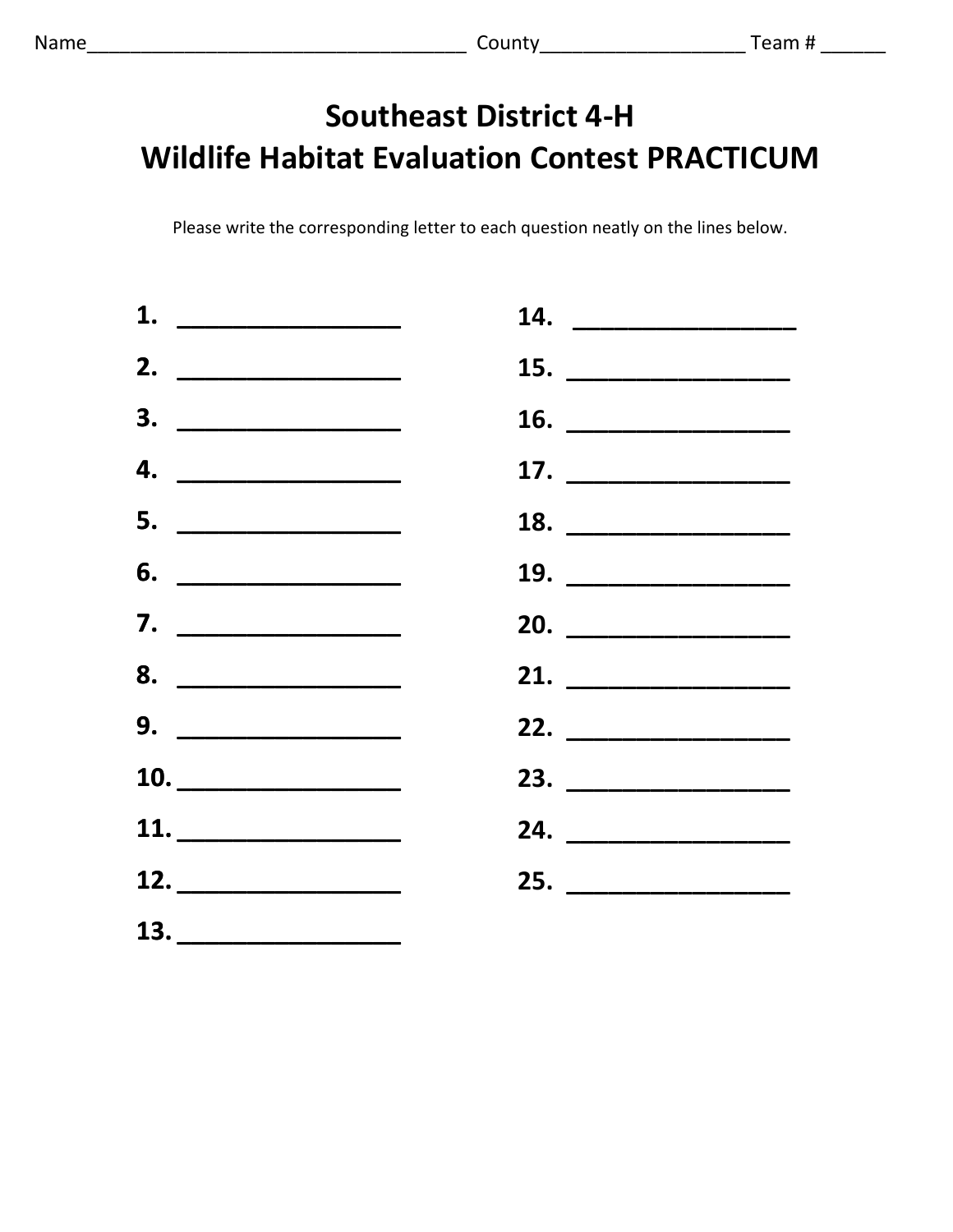# **Southeast District 4-H Wildlife Habitat Evaluation Contest**

| <b>Birds</b>                | Golden-cheeked warbler     | Prothonotary warbler        |
|-----------------------------|----------------------------|-----------------------------|
| American bittern            | Golden-fronted wood pecker | Pyrrhuloxia                 |
| American black duck         | Golden-winged warbler      | Red-cockaded woodpecker     |
| American kestrel            | Grasshopper sparrow        | Red-eyed vireo              |
| American robin              | Great horned owl           | Red-tailed hawk             |
| American wigeon             | Greater prairie-chicken    | Red head                    |
| American woodcock           | Greater roadrunner         | Ring-necked pheasant        |
| Barred owl                  | Greater sage-grouse        | Rock pigeon                 |
| Black-backed wood pecker    | Hairy woodpecker           | Ruby-throated humming bird  |
| Back-bellied whistling duck | House finch                | <b>Ruffed grouse</b>        |
| Black-capped chickadee      | House sparrow              | Sage thrasher               |
| Black-throated sparrow      | House wren                 | Scaled quail                |
| Blue-winged teal            | Ladder-backed woodpecker   | Sharp-tailed grouse         |
| Brewer's sparrow            | Lark bunting               | Song sparrow                |
| Broad-winged hawk           | Lawrence's goldfinch       | Sooty grouse                |
| Brown thrasher              | Loggerhead shrike          | Southwest willow flycatcher |
| California quail            | Long-billed thrasher       | Spotted sandpiper           |
| California thrasher         | Mallard                    | Spotted towhee              |
| Canada goose                | Marbled murrelet           | Virginia rail               |
| Common nighthawk            | Mountain bluebird          | Western bluebird            |
| Crested caracara            | Mourning dove              | Western kingbird            |
| Crissal thrasher            | Northern bobwhite          | White-tailed ptarmigan      |
| DIckcissel                  | Northern flicker           | White-winged dove           |
| Dusky grouse                | Northern goshawk           | Wild turkey                 |
| Eastern bluebird            | Northern harrier           | Wilson's snipe              |
| Eastern meadowlark          | Northern pintail           | Wood duck                   |
| European starling           | Nuttall's woodpecker       | Yellow-rumped warbler       |
| Ferruginous hawk            | Ovenbird                   |                             |
| Gambel's quail              | Peregrine falcon           |                             |
| Golden eagle                | Prairie falcon             |                             |